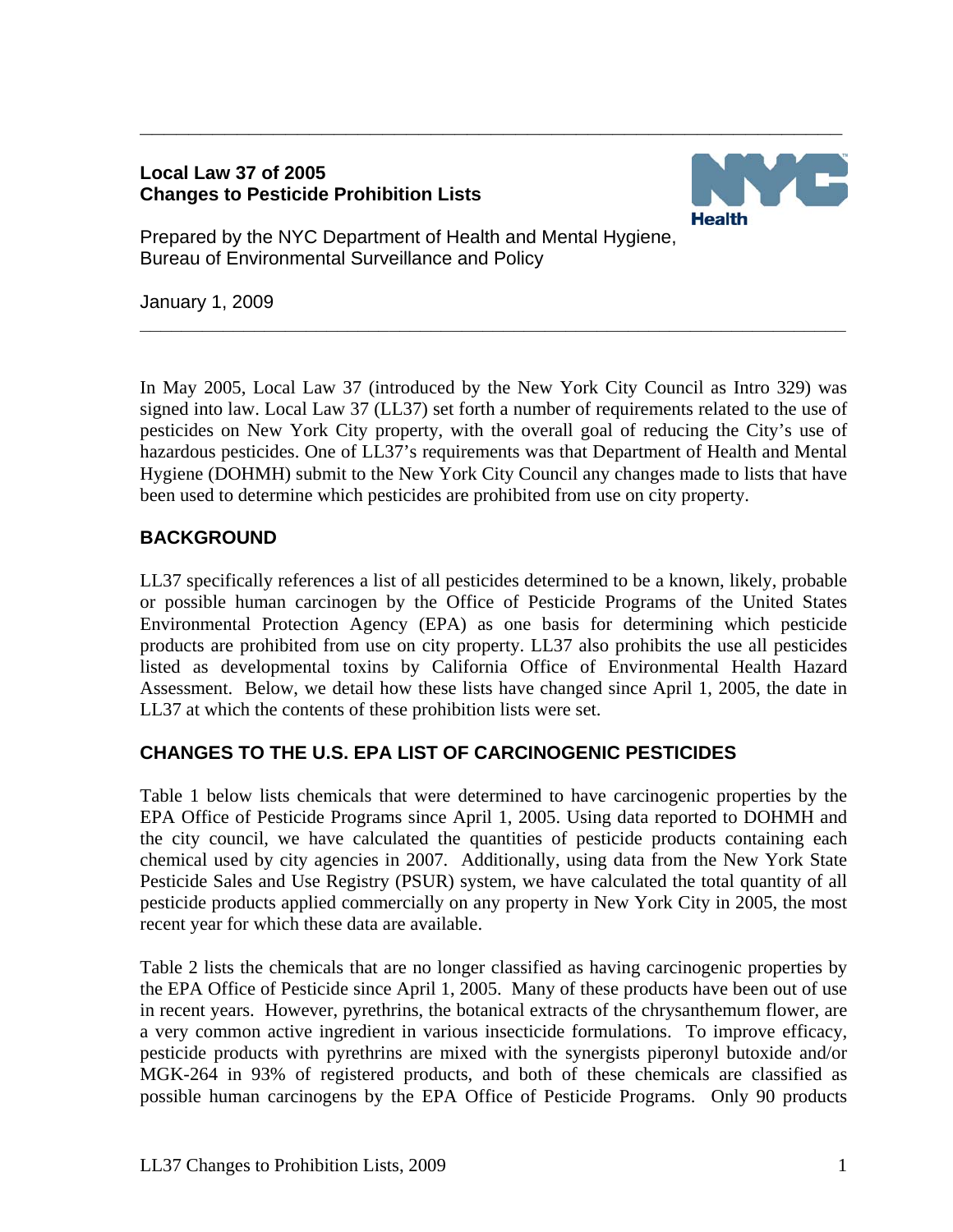contain pyrethrins without other carcinogen ingredients. Therefore, most products containing pyrethrins would continue to be prohibited under LL37 even if the reference to the EPA list was updated.

| <b>Chemical name</b> | <b>EPA cancer classification</b>                                                                        | <b>Number of EPA-</b><br>registered products<br>that contain this<br>chemical | <b>Total quantity</b><br>used by NYC<br>agencies in<br>2007 |
|----------------------|---------------------------------------------------------------------------------------------------------|-------------------------------------------------------------------------------|-------------------------------------------------------------|
| Resmethrin           | Likely to be Carcinogenic to Humans                                                                     | 228                                                                           | None                                                        |
| Metaldehyde          | Suggestive<br>Evidence<br>of<br>Carcinogenic<br>Potential                                               | 47                                                                            | 6.3 pounds                                                  |
| Penoxsulam           | Suggestive Evidence of Carcinogenicity, but<br>Not Sufficient to Assess Human Carcinogenic<br>Potential | 17                                                                            | None                                                        |
| Flonicamid           | Likely to be Carcinogenic to Humans                                                                     | 8                                                                             | 0.6 pounds                                                  |
| Pyrasulfotole        | Likely to be Carcinogenic to Humans                                                                     | $\overline{\mathbf{A}}$                                                       | None                                                        |
| Orthosulfamuron      | Evidence<br>Suggestive<br>Of<br>Carcinogenic<br>Potential                                               | 3                                                                             | None                                                        |
| Pirimicarb           | Suggestive Evidence of Carcinogenicity, but<br>not sufficient to assess human carcinogenic<br>potential | $\overline{2}$                                                                | None                                                        |
| Spirodiclofen        | Likely to be Carcinogenic to Humans                                                                     | $\overline{2}$                                                                | None                                                        |
| Tembotrione          | Evidence<br>Suggestive<br>of<br>Carcinogenic<br>Potential                                               | $\overline{2}$                                                                | None                                                        |
| Dithianon            | Evidence<br>of<br>Carcinogenic<br>Suggestive<br>Potential                                               | $\Omega$                                                                      | None                                                        |
| Ethaboxam            | Suggestive<br>Evidence<br>Carcinogenic<br>of<br>Potential                                               | $\Omega$                                                                      | None                                                        |
| Benthiavalicarb-     |                                                                                                         |                                                                               | None                                                        |
| isopropyl            | Likely to be Carcinogenic to Humans                                                                     | $\Omega$                                                                      |                                                             |
| Metrafenone          | Evidence<br>Suggestive<br>of<br>Carcinogenic<br>Potential                                               | $\Omega$                                                                      | None                                                        |
| Cumyluron            | Evidence<br>of<br>Carcinogenic<br>Suggestive<br>Potential                                               | $\Omega$                                                                      | None                                                        |
| Mepanipyrim          | Likely to be Carcinogenic to Humans                                                                     | 0                                                                             | None                                                        |

### **Table 1: Chemicals added to U.S. EPA list of carcinogenic pesticides**

(Sources: *Chemicals Evaluated for Carcinogenic Potential*, Office of Pesticide Programs, U.S. EPA, September 24, 2008, EPA Pesticide Product Information System, New York State Pesticide Use Reporting System, NYC LL37 Agency Reporting Data)